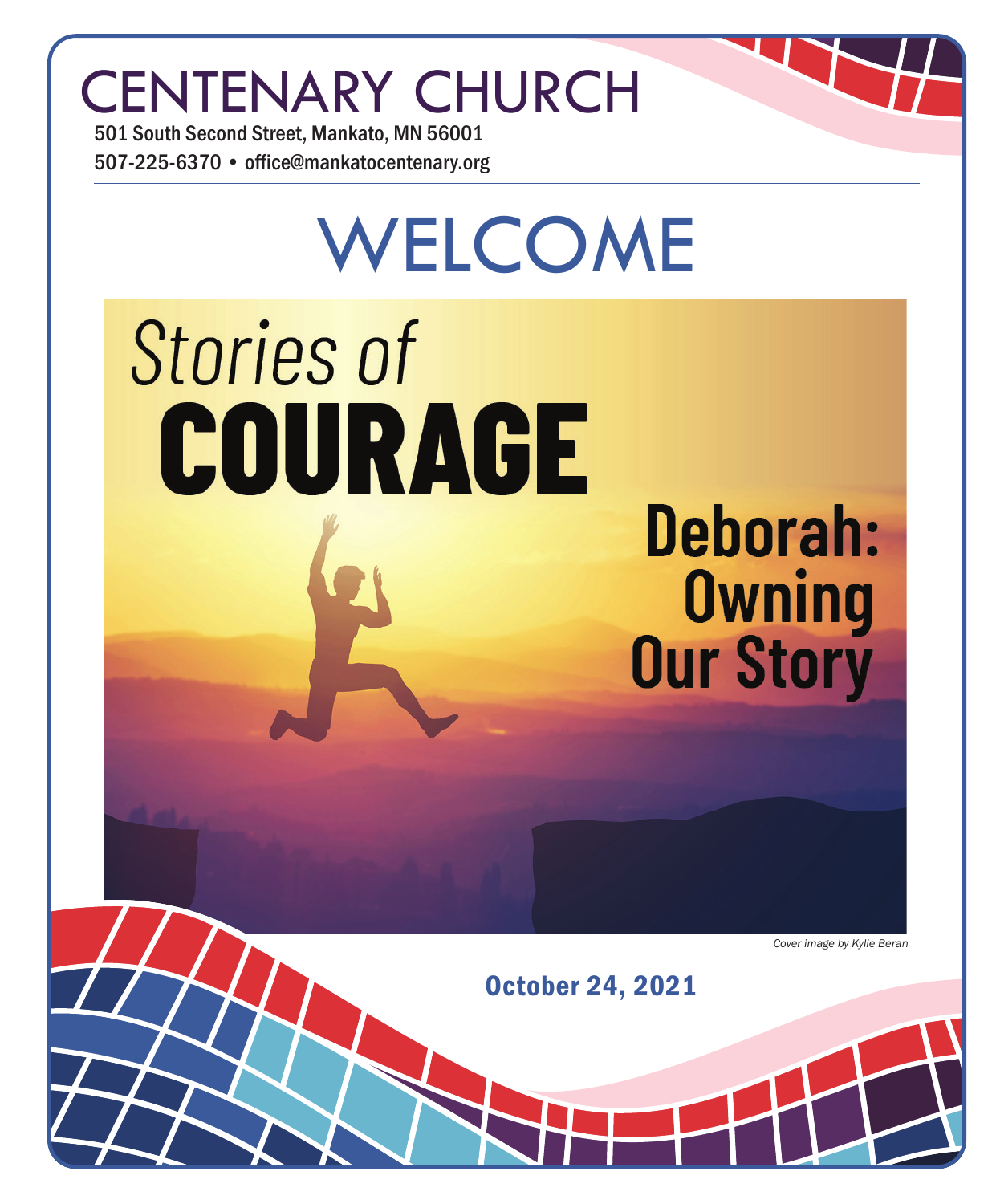## Everyone Is Welcome

We are glad that you are here and invite you to fill out the Connect Card that is in your bulletin. Please note the prayer requests and connections opportunities on the back of the card. Completed Connect Cards may be placed in the offering plate as you leave today.

Join us for coffee and donuts after the service.

Centenary United Methodist Church is a member of the Reconciling Ministries Network. Centenary has made a commitment to intersectional LGBTQ justice, and affirms that everyone is beloved and celebrated in our ministry.

### **Announcements**

#### Adult Class with Pastor Michelle

Join Pastor Michelle and others on Wednesday nights at 6:30 p.m. via zoom for a class called "Embodied: Scriptural and Theological Perspectives on the Bodies of Humans and of the Earth." Sign up by contacting Pastor Michelle at Michelle@MankatoCentenary.org or Join the Zoom Meeting at https://us02web.zoom.us/j/85914353655 Meeting ID: 859 1435 3655 Or call: (312) 626-6799, 85914353655#

**Grief Group** A grief group for men and women will meet at the church on Monday, October 25th at 1:30 p.m. The group will continue monthly on the 4th Monday of the month. Talk to Pastor Michelle for more information.

#### Film Viewing and Discussion, November 7th

*For They Know Not What They Do,* explores the intersection of religion, sexual orientation, and gender identity through the stories of four families of faith. Join us on Sunday, November 7th at 6:00 p.m., as we explore this important issue within our denomination and country. A brief 30-minute discussion will follow the 90-minute film. Masks are required to attend.

#### Wednesday Night Kids and Youth for October 27

6:30 pm JAM (Jesus And Me) for Kids preK-6th grade. In Person Outdoors 7:30 pm Youth Group In Person If you have questions, please contact Lydia at Lydia@MankatoCentenary.org.

#### Circles of Care Zoom Discussion on Refugees and Immigration Centenary

has two neighbors who are familiar with the challenges faced by those who find themselves, as mentioned in Exodus, "a stranger in a strange land." Jaffer Mohamud of Mankato Area Refugee Services and Rev. Yong Son of the Korean Methodist Church have agreed to join our Zoom Gathering on Tuesday, October 26th at 6:30 p.m. to share their experiences with these social principles of refugees and immigrants. You, too, are invited to share in this discussion of the challenges of offering 'radical hospitality' to immigrants and refugees who are facing cultural, economic, and social challenges.

Join the Zoom Meeting at https://us02web.zoom.us/j5689213145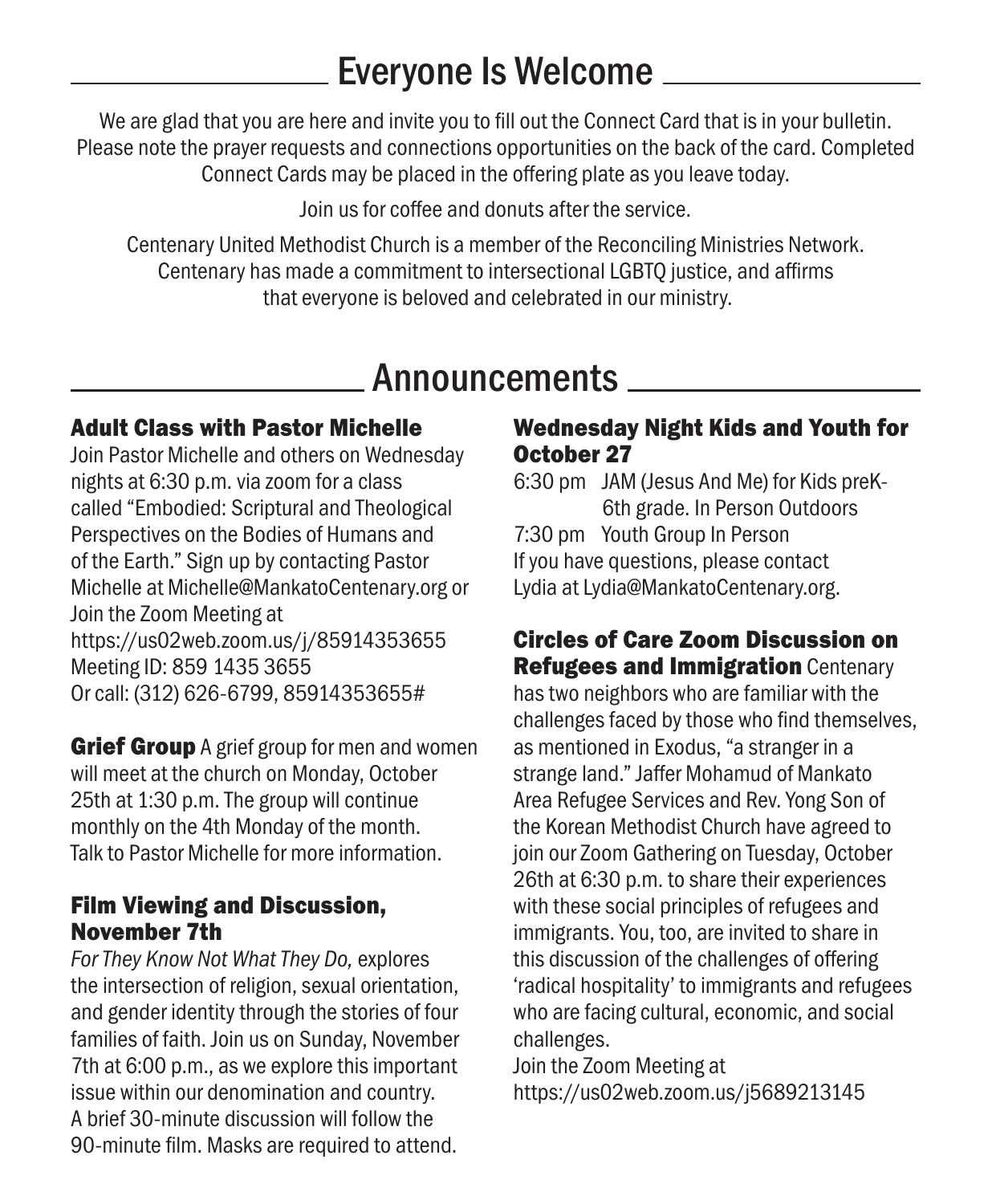## Order of Service

*Ask an usher for assistance with hearing devices and large print bulletins.*

#### Welcome & Announcements

Prayers of the People

**Opening Song Community Community Blessed Assurance** *Arr. Knapp* Arr. Knapp

#### Children's Time

#### Lord's Prayer

Our Father, who art in heaven, hallowed be thy name. Thy kingdom come, thy will be done, on earth as it is in heaven. Give us this day our daily bread. And forgive us our trespasses, as we forgive those who trespass against us. And lead us not into temptation, but deliver us from evil. For thine is the kingdom, and the power, and the glory forever. Amen.

#### Unison Prayer

O God of victory and failure, of striving and surrender, of falling down and getting back up - you are with us no matter the results of our efforts. Whether we are confident or curious, whether we are brave or afraid, or both, you walk beside us, offering us grace and a new way to look at our struggle. Write our story with us, O God. Put your mark on it. Weave your grace through our successes and our disappointments. Then lead us to the place where our story flows into yours, where all is redeemed and made new. Amen.

| <b>Special Music</b>         | <b>Great Is Thy Faithfulness</b>                                | Runyan                                  |  |
|------------------------------|-----------------------------------------------------------------|-----------------------------------------|--|
| A Reading From Judges 4:4-10 |                                                                 |                                         |  |
| <b>Sermon</b>                | <b>Stories of Courage:</b><br><b>Deborah - Owning Our Story</b> | <b>Rev. Michelle</b><br><b>Hargrave</b> |  |
| <b>Closing Hymn</b>          | We Are Called                                                   | Haas                                    |  |
| <b>Benediction</b>           |                                                                 |                                         |  |
| <b>Postlude</b>              | <b>Trust and Obey</b>                                           | Towner                                  |  |
|                              |                                                                 |                                         |  |